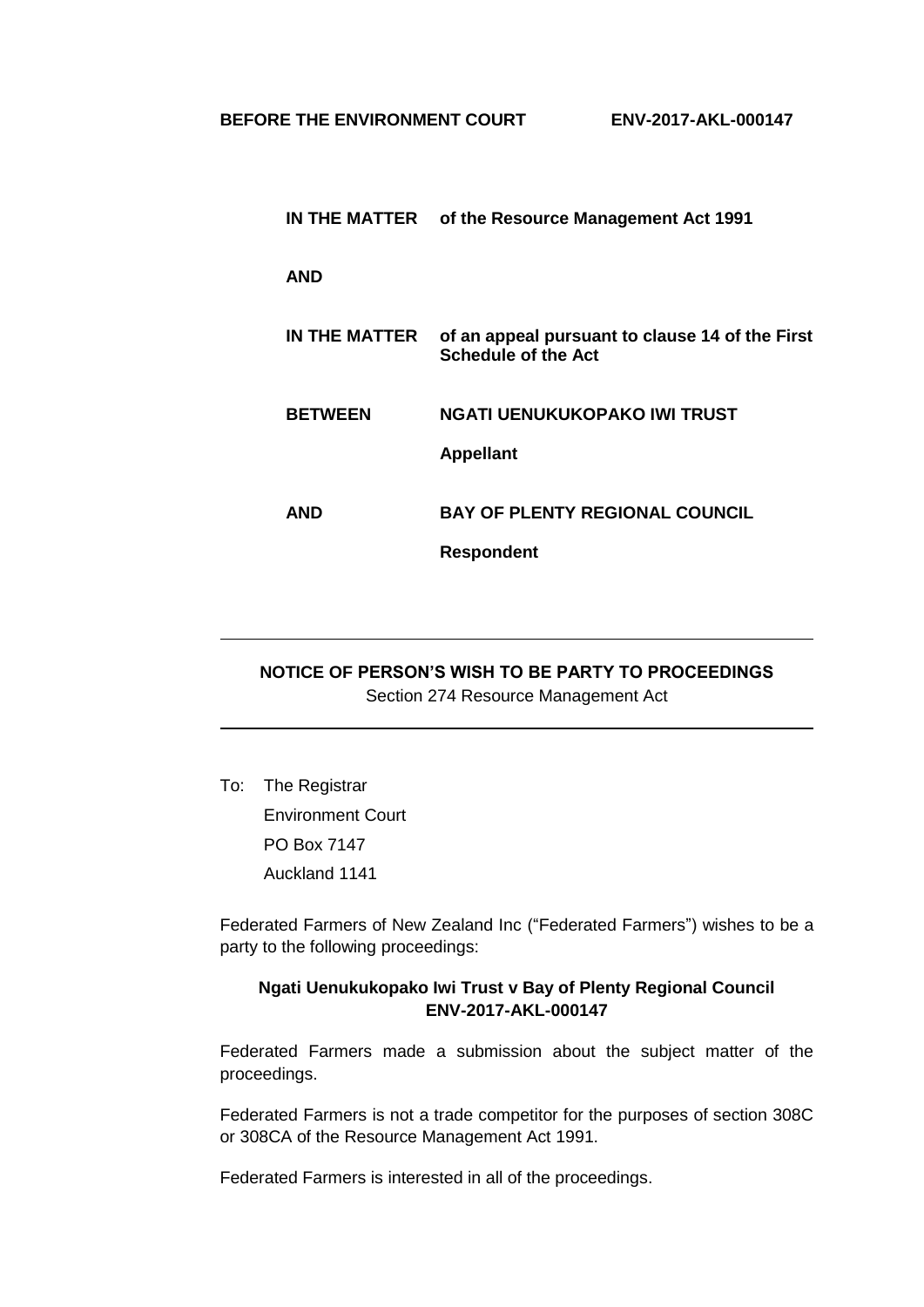**Federated Farmers is interested in all of the issues raised by the Appellant and this includes an interest in the following issues:**

- 1. Federated Farmers represents farmers in the Lake Rotorua catchment.
- 2. Federated Farmers has appealed the whole of the decision on Plan Change 10 to the Bay of Plenty Regional Water and Land Plan ("PC10"). This includes an appeal on the specific provisions relating to increased discharges from the wastewater treatment plant as a result of urban growth that are opposed by the Appellant.
- 3. Federated Farmers acknowledges the difficulty for the District Council with PC10 where the scope of the plan change appears to be restricted to rural land and this may have unintended or inadvertent consequences for the urban system.
- 4. In principle, Federated Farmers does not have an issue with reasonable urban growth in order to meet the aspirations of the community while at the same time not compromising Lake water quality.
- 5. However, Federated Farmers is concerned that PC10 is not a whole of catchment and whole of community solution for achieving the community aspirations for water quality.
- 6. Federated Farmers considers that its alternative framework would achieve a whole of community solution for water quality. Two key aspects of that framework include:
	- a. An integrated and holistic sub-catchment approach to nutrient management. This includes considering all sources of nutrients (urban and rural) and whole of community solutions.
	- b. Enabling the implementation of the NPS-FM in the Rotorua lakes WMA on the back of a robust science review (and potentially a review of the incentives funding framework). This ought to allow the community to consider the values, objectives, limits and targets for the Rotorua lakes WMA through a collaborative process and to make decisions on robust evidence. Federated Farmers considers that this is the appropriate place to consider and evaluate the concerns raised by the District Council around urban growth.